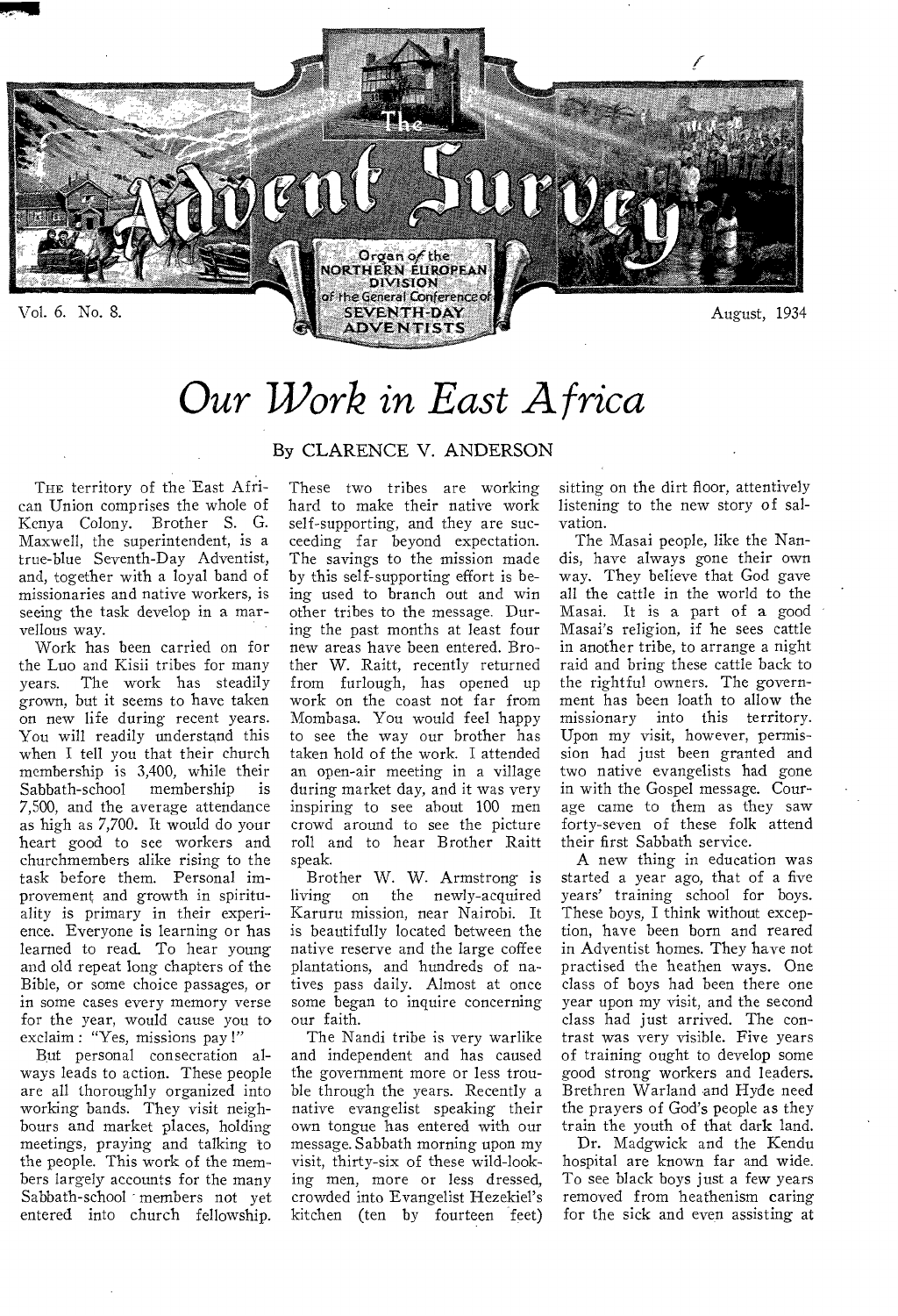the operating table, causes one to say that the days of miracles are not past. Mention should also be made of the native girls training in the maternity ward. The uplift of the women of Africa means salvation to many in a physical as well as a spiritual sense.

Yes, and there are colporteurs out there. These are said to be missionaries of the highest order. They leave family comforts and support for months at a time, in order to give the message to those who read in other fields. I learned to love these people though my visit was of short duration.

Many miracles are being wrought, in fact, the whole foreign mission programme is a miracle. To see the heathen in his filth and flies, living and sleeping with goats, calves, and chickens, fearful

## *Progress in Ethiopia*

#### BY C. V. ANDERSON

ETHIOPIA is the only independent country in all Africa. She is very jealous of that freedom—hence keeps herself from too much association with outside nations, fearful of being taken advantage of. Excluding the capital city, Addis Abeba, where some signs of modern conditions prevail, everything moves on as it did way back in Bible times. One is in another world entirely. Ploughing is done with a stick scratching the ground a bit, grain is harvested with the sickle, oxen are seen treading out the corn in threshing, and the ass is a favoured beast of burden. A man's wealth is not in money, but as Abraham's was, in goats, cattle, asses, etc. We travelled through one part of the country where our money was not accepted. Coffee or salt was the medium of exchange.

Someone has called Ethiopia the "Land of Promise." It *is* easy to get a promise out there but the fulfilment is always an uncertain, future event. "Ishi" is an easy word, passing every lip as a result of some instruction given. It means "Very well," or "All right," and the thing requested would happen were it not for the word *"nugga"* that follow s either audibly, or in thought. "Nugga"

of evil spirits, with sores and sickness from head to foot, and then see the Christian (remembering from whence he came) clothed and in his right mind, living in a clean hut, having a clean body, all filthy habits having been laid aside, and the smile of intelligent hope on his face, would convince any sceptic as to the inestimable value of missions. And then to hear the grateful greetings and thanks pour forth from the lips of these changed people touches the heart and brings the impressed one to his knees to plead in mercy for the same change of heart, and for greater power because so many others seem untouched by the Gospel.

Lord, send forth reapers !

Missions pay large dividends. Support them with prayer and money.

#### means "to-morrow." So "Ishi nugga" meaning, "all right, tomorrow," explains the difficulty of getting things done within a definite time and also the patience needed in winning these people to the message. "Put it off" may apply spiritually to other countries as well as to Ethiopia.

However, the Advent message is getting a foothold in this peculiar country where the Sabbath of the Bible has been recognized through the years. Here we have needed to apply with special vigour the entering wedge of medical evangelism. We are operating in five centres where European supervision obtains. With the exception of our training school, all are manned by medical missionaries, and a request has recently come through from the chief of another province inviting us to build a hospital there, offering a considerable sum for its erection and maintenance.

These missionaries are doing a noble, self-sacrificing work. All except the Addis Abeba workers are far separated from any other European. Upon my visit Nurse Hovig came in to the Union headquarters from Dessie, not having seen or spoken to a white woman for a year. Imagine her joy upon meeting with fellow lady workers. Tears of happiness mingled in ely with her delighted laughter as she visited about. God bless these folk who unselfishly serve for souls in out-of-the-way places.

The new hospital in Addis Abeba manned by Drs. Bergman and Nicola, is having a wonderful start. Each month sees new victories and God is surely going to *give* these workers souls for their hire. Dr. Bergman has worked hard to get the place equipped and started. I think that only the Lord and the doctor himself fully know the struggle it has taken. Here is the prayer of Dr. Nicola's youngest son in behalf of his daddy going out to help the heathen : "Dear Jesus, make all the heathen sick, so that Daddy can make them well." We know they are all already sick with that incurable malady, the leprosy of sin. We are glad our missionaries will point them to Jesus, the great Physician, for healing of the soul.

After spending two weeks in Addis Abeba with Brother Sorenson, the Union superintendent, and his fellow-workers in council, Dr. Purmal, of Dessie, and I set our faces westward, planning to reach the Anglo-Egyptian Sudan, and Europe .again by way of Egypt. The Ethiopian western boundary was reached after twenty-one days of travel. About half-way, however, the trip was broken into by a fortnight's visit with Missionary Jensen and family at G i m b i. Modern conveyance in the form of a motor-car took us 100 miles west of Addis Abeba. The remaining 400 miles to the Sudan border were made on the back of a mule. Our baggage was strapped to the backs of these little animals as well. Eight days of mule-backing brought us to Gimbi. There are no roads, only trails this way. Here dwells Missionary Jensen and f a m i 1 y, working courageously along medical as well as evangelistic lines. A solid work has been started which is destined to win many souls.

Twelve days of slow travelling with donkeys brought us out of the Ethiopian highlands down to the hotter, parched Sudan. Forty hours more of continuous travel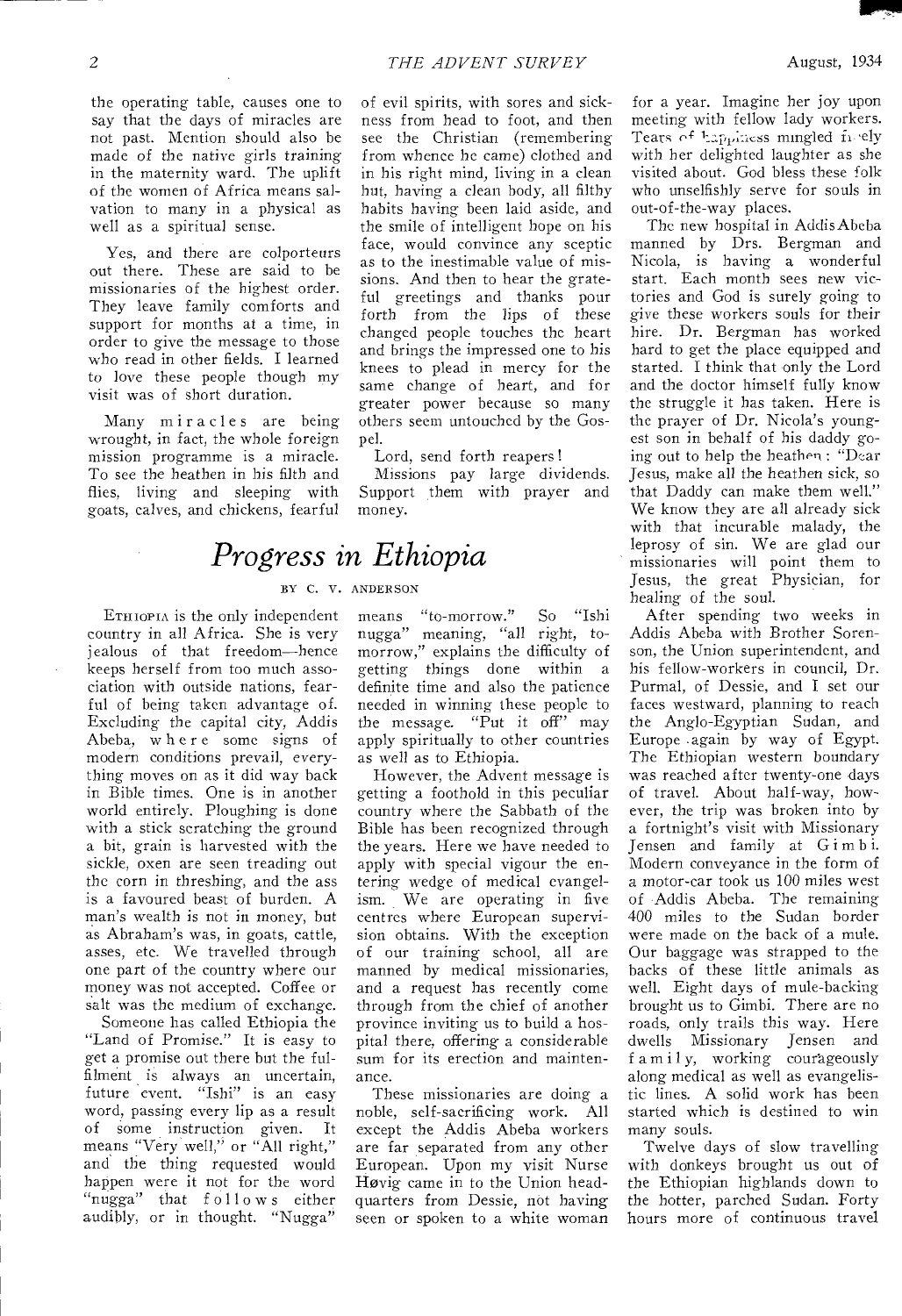on a large lorry loaded with coffee, mail, and natives, brought us to a railroad and civilization again. We were thankful for God's watchful care over us during the journey. We enjoyed the best of health and a good experience.

Ethiopia is showing faint signs of stretching out her hands to God.

### *Prof lems in the Northern Cameroons*

#### BY R. BERGSTROM

MISSION work in the Northern Cameroons has been centred around Dogba during the past three years. This place is located twenty-five kilometres from Maroua, the principal place in the district. One mission station has been built and we have carried on evangelistic work and some health work among the peoples in the near vicinity. The majority of the population a r e Mohammedans, most of them very fanatical in their religion. In the beginning our plan was to work among the Kirdis people, who are fetish worshippers. They live in the mountainous district between our present station and the Nigerian border. As yet they are in a very wild condition. There are about 120,000 of them. Originally of one language, during the centuries because of war and civil struggles they have been divided into many groups, each speaking its own dialect. At the present time we find twenty-four different languages spoken in this tribe, of which several have some • expressions very similar, while others have nothing in common. Some groups of only one thousand people speak a special tongue, while other language groups are larger.

Their houses are built of stone, which is found in great quantities in the mountains where they live. The larger proportion of these people use no clothes. Those that wear some clothing have only a piece of skin fastened around the hips.

During the month of February we had the pleasure of seeing Pastors Nord and McClements. Upon their visit new plans were made for our mission field. We spent a blessed season together and appreciated very much the good counsel This message has entered the country. It is there to stay. It will accomplish the purpose of God. Pray for the workers of that needy field. Their eyes must be fixed upon the great objective and the promises of God. God can save some of every nation, yes, even the procrastinating Ethiopian.

and the valuable instruction we received from these visiting brethren. It was decided that we begin work in a new place as soon as possible. These visiting brethren, together with Brother Johannessen and myself, made two trips out in the country with the view of finding the most likely place for a mission. First we visited a place called Mokolo, which is located in the centre of the district where the Kirdis people live. The place is high, with a healthy location. The French government has built a military station there and an automobile road has recently been built through this mountainous section. Up there among the cliffs and inaccessible mountains we find the largest group of the Kirdis people who are called Matakam, between 40,000 and 50,000 speaking the same language.

Before reaching a final decision we visited toward the east in the Chad territory, which is really the largest part of our field and where we as yet have no work begun. The territory comprises about one million two hundred and fifty thousand square kilometres, but according to the latest statistics the population is not more than one million. This whole field lies as yet untouched by our message. Before we went into this Chad colony we were unacquainted with its conditions. From our mission station at Dogba, we travelled by way of Maroua toward the east as far as Bongor which lies on the borders of Lake Chad. Following the only road which connects the Northern Cameroons with the above-mentioned colony, we continued our journey to Fort Lamy, the government head-quarters for this colony. We crossed the two large rivers,

Logone and Chari, by ferry. These two rivers are mighty waterways which drain a large portion of equatorial Africa, and flow toward the north into Lake Chad. The majority of the population here have been Mohammedans for centuries in the past. Only a few smaller groups scattered throughout the country are following fetish worship. Everywhere the Mohammedan dress was in evidence. Mohammedanism has great power over the people. We returned to our mission station convinced that for the present it was better for us to begin work among the Kirdis people at Mokolo, the first place visited.

We have conducted no school work heretofore on account of the lack of means. This is, however, the greatest need in our field at the present time, and it was decided that we should begin a school for boys as soon as possible, on the plan that all must work on the mission as far as work can be given them, because the mission has no money for their maintenance, and parents or children are not in possession of resources.

The Kirdis people have, up to the present time, been practically free from foreign influence. There are places where no white man has ever yet been. In the beginning they show great distrust. When we explain to them that we have come as their friends to help them and to instruct them concerning God, they wait and watch us for a long time to see if this can really be possible. When their confidence has been gained, and they have opened their hearts to the influence of the Gospel, they will surely become good and honest Christians. We hope that through our school work we shall soon be able to get in touch with several groups of the population.

We need the prayers of our fellow-believers that the Gospel may win its way to these peoples who live in entire ignorance of the saving message.

IN Poland the Union has translated *Seven Laws of Teaching*  into Russian and Polish, and printed 1,000 copies of each to help Sabbath-school teachers.

and the company of the company of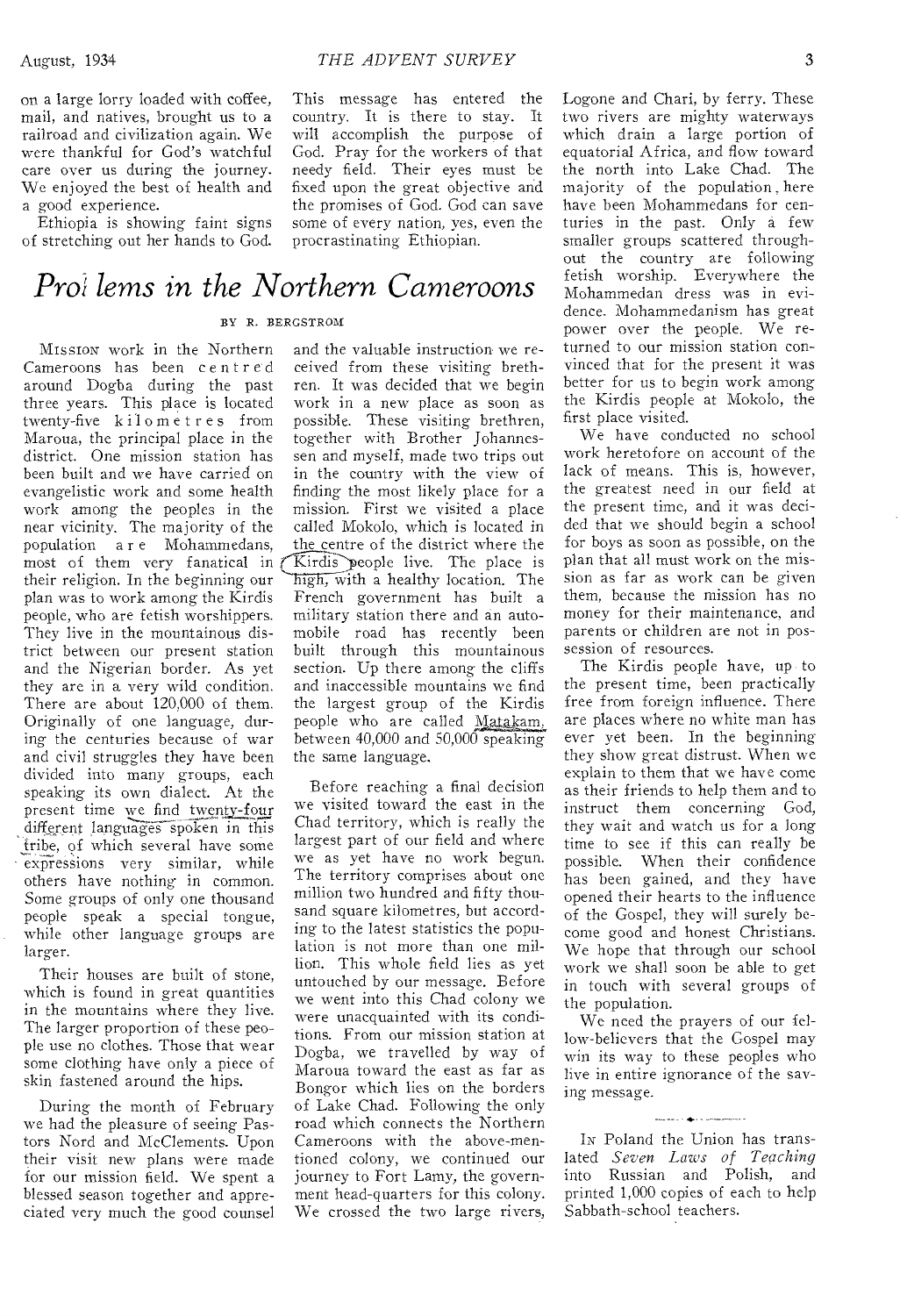### *The East Uganda Mission*

#### BY RYE ANDERSEN

BETWEEN the eastern shore of the Nile and Mount Elgon's lofty slopes stretches the vast undulating plain forming the major part of the Eastern Province of Uganda. This territory is the home of numerous tribes, the most prominent being the Basoga, the Bateso, the Bagwere, and the Badama. Another big tribe, the mment being the Basoga, the Ba-<br>teso, the Bagwere, and the Ba-<br>dama. Another big tribe, the<br>Bagishu, is living on the slopes and<br>in the valleys of Mount Elgon. Bagishu, is living on the slopes and<br>in the valleys of Mount Elgon. This last-mentioned tribe is a very primitive race; intellectually they are very inferior to the surrounding Bantu tribes. Until a few years ago cannibalism was practised. In the evening after a man had died, the relatives cut up the body and ate part of it as a sacred meal. It is believed that this cannibalism is still carried out in secret.

Until the end of 1932 we had done no work at all for the people living in this big district. We have now for more than a year been living in a rented house in the little town of Mbale. During this time we have held many meetings, but we have been greatly hampered by having no chapel to assemble in, the meetings and the Sabbathschool all being conducted in our drawing-room. In two places the interested people have built themselves small chapels and here we are now conducting Sabbath-school and meetings every Sabbath. Other missionaries have been friendly. One of their teachers has commenced keeping the Sabbath. This man- knows English well and has a government certificate as teacher. We hope to employ him as teacher and evangelist when he has had some more experience in the truth. Calls are coming in for teachers and evangelists but we have only two native workers, and they have to travel between the different interests the whole time.

During May we conducted an evangelistic campaign in a place called Bugema and we trust that souls will be forthcoming from those interested.

Our Harvest Ingathering has been a success this year. During April I received over £30. This is £20 over my goal. The response has been very poor from the Europeans, but the Indians have been liberal, even Roman Catholics contributing about £5. One of our native evangelists, Ezekiel Rewe, has collected over seventeen shillings and he is working hard to reach £1. We pray that the next campaign may be even better.

For more than a year we have tried to secure a good site for our mission station. We trust though that the Lord has a place for us, perhaps better than the one we have applied for. It is rather a problem to find a healthy place to

live in as practically the whole Eastern Province is below the water level of the Victoria Nyanza and extensive papyrus swamps cover a large proportion of the country. For our first ten months here we were living in the Indian part of the town, and the dirt and the insanitary conditions have been responsible for our poor health. We are now living in the European section and our health has improved. Mrs. Andersen had an attack of blackwater fever, but she has fully recovered now.

We all thank the Lord for His protection and care, and pray that we may see the work go forward in this field and many souls enter into the kingdom.

## *The Upper Nile Mission*

#### BY V. E. TOPPENBERG

WEST of our East African and Ethiopian Union Missions, in the interior of tropical Africa, there came into existence, early last year, the latest arrival among the sisterhood of Union missions in Africa—the Upper Nile Union Mission. Although we are well along in our second year we haven't begun to talk much; but we believe friends at home will want to hear from the little ones, too.

In spite of having only four European families, and but little more than a dozen African workers, you have laid upon us responsibility for the Uganda Protectorate and the great Anglo-Egyptian Sudan. Our field is thus nearly 2,000 miles long and about half as wide, its area and population being greater than any other mission in East Africa.

Thus far our work has been confined to Uganda, large provinces of which are still unentered. Pastor Maxwell started work in Uganda, establishing a healthy station near Mubende, about one hundred miles west of Kampala. Until his return on furlough E. R. Andersen did much medical work at this station, and our training school, with V. Rasmussen in charge, is located here.

Freehold land is no longer obtainable in Uganda, but providentially we secured, within seven miles of Kampala, a very desirable freehold estate. The dwelling is beautifully situated on the top of a hill overlooking Kampala and Victoria Nyanza, the largest lake in Africa. This station is called Kireka, and here we have our head-quarters.

Another attempt at expansion is going on in the Eastern Province where E. R. Andersen now is stationed. There it is not only impossible to obtain freeholds, but in the most promising districts the population is so dense that the government cannot even grant leaseholds. Negotiations are now under way • for a site in a district not so very far from where we had hoped to start.

Now and then reports come to us from interested ones in Southern and Western Uganda, but these remoter districts we have not been able to enter, and the great Northern Province is also untouched. Still farther beyond lies one of the greatest problems Christian missions and the Advent movement ever faced, the vast heathen and Moslem Sudan.

A couple of years ago we had the privilege of making a tour through these northern districts and into the Sudan. The heathen darkness we saw there strongly appealed to us. Not only do the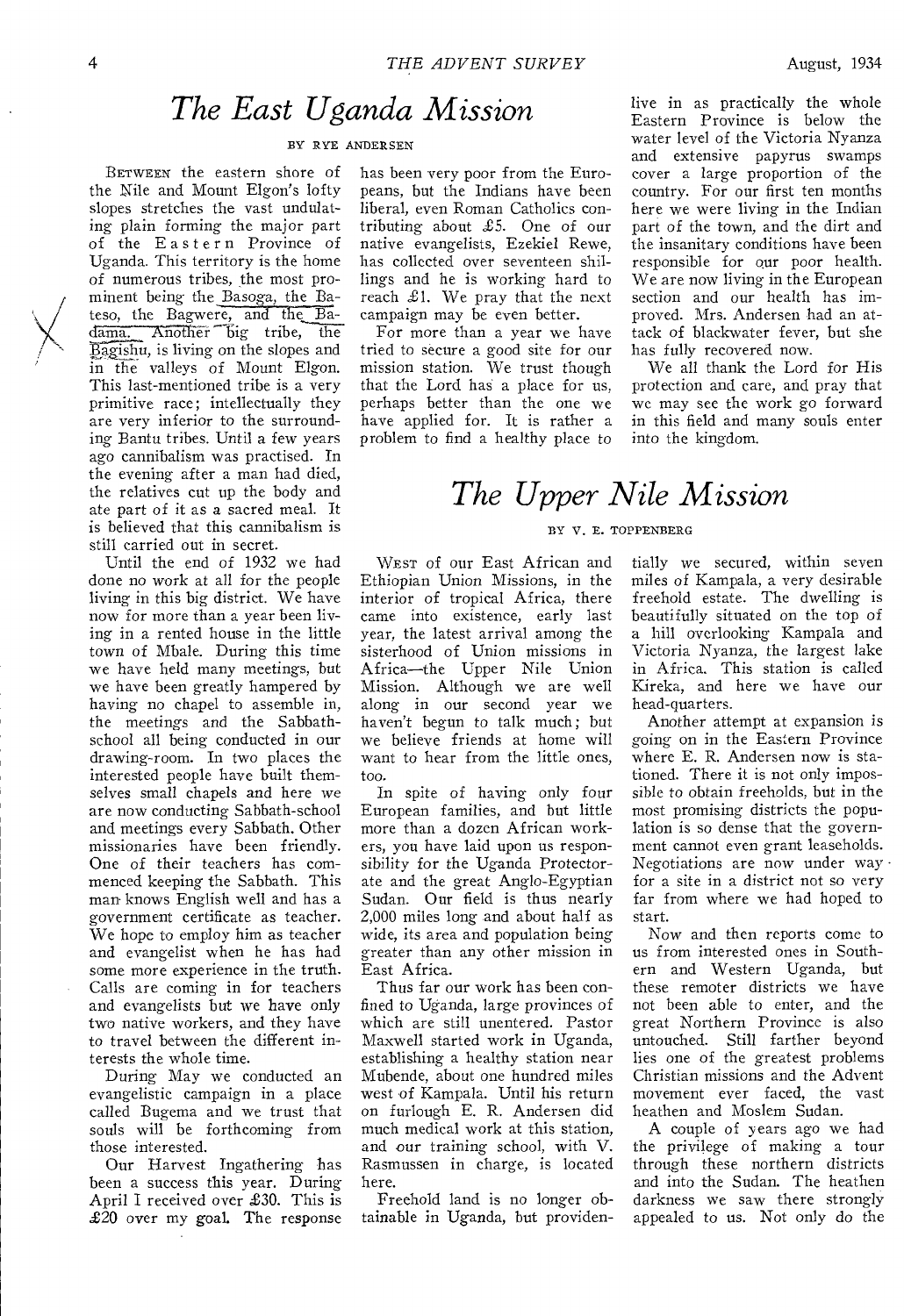people there go stark naked, but the revolting orgies witnessed and the superstition and fear and suffering found everywhere made us feel that we would gladly leave the far more favoured Central Uganda in order to bring the light and truth to these benighted millions of darkest Sudan. In these backward regions medical and educational work are pathetically needed. Where is a consecrated doctor willing to do so good a work in so difficult a field?

While we have nothing sensational to report, the work in Uganda moves steadily onward. We are still hard pressed for African workers. Nearly all of those whom we borrowed from adjoining fields in opening up the work have returned home, and it will be some time before substantial help can be expected from the training school. The students are young and must be given elementary training before starting on the training course. Although we have no special appropriation for the purpose, we are glad that it has been possible to keep the school running on savings effected here and there. But on our present budget there is going to be no surplus. We believe our faithful believers at home will help to strengthen this most important line of work.

## *With Our Workers in Central Uganda*

#### BY V. E. TOPPENBERG

ONCE a year our African workers have been called in to a month's "Refresher Course" at which instruction has been given in Bible, history, language, nature, geography, etc. But since our present staff of workers have never attended a denominational school and have had no special training for the work, they know little about the best methods. Not being able to read a European language they have little opportunity of making progress by private study, thus most of them were woefully ignorant of our world-wide work and the spirit of the Advent movement.

The work in Central Uganda having developed more along evangelical than educational lines, our committee laid plans for more aggressive evangelistic efforts, and with this in mind the usual refresher course was changed to be more of the nature of a ministerial institute. Much of the time was given to Bible study, denominational history, evangelism, and other lines of endeavour.

It was a source of great encouragement to us as teachers to see the interest and earnestness manifested. As we delved deeper into the Word and the prophecies in particular, a solemn awe frequently settled down upon us, richly rewarding us for efforts put forth. At different times these hungry souls were lost in wonderment. With tears of joy in their eyes some would incline their heads covering their faces with their

### *In Bubonic Plague Districts*

#### BY V. E. TOPPENBERG

SOME time ago a visiting missionary went with me on one of my itineraries. Having no tent I live and sleep for weeks on end in the car. But at one of the churches a well-to-do owner of quite a large house refused to let the new visitor sleep out in the open among the wild beasts, as he expressed it. We were finally induced to occupy a small room, and in this we made up our beds for the night.

A few months later when I made my next tour of the district, I learnt that this man's grown daughter got the plague and died in that very house not long after our departure!

Some time after our return from leave in South Africa I wanted to visit a company of believers who, due to plague in the district, had not been visited for a long time. But I was prevented from going, due to much sickness among us. The Muderspach family had suffered so much from malaria and other illness that they were urged to take a change in the better climate at Nchwanga; but it was

hands or shaking their heads in amazement.

The story of the Advent movement and the experiences of our  $f$ a i  $t$  h  $f$   $u$  l  $a$ nd self-sacrificing pioneers was studied with great interest. It has helped these workers to catch a glimpse of the spirit of this movement. Our study of the various departments and institutional work of the denomination. and the triumphant onward march of the message to earth's remotest bounds, brought renewed faith and courage to all.

Pastoral training and other practical lines of study were given due attention, and so great was the desire to learn that frequently we found it hard to close the recitations on time.

Our staff of African workers is small, and they have but little training, but we believe that they have gone back to their work with a new vision and renewed zeal to do stronger and more spiritual work than before.

too late, and they had to go to the hospital instead. One by one the missionaries who were here at this station at the time came down with subtertian malaria, and soon they occupied a\_ women's ward in the hospital.

As soon as she had recovered a little my wife went with me on the delayed tour to the companies, and as usual we slept in the car at night. The last day we camped some little distance from a church, but it was not until it was dark and we were ready to retire that someone came to tell us that the wife of the owner of the house nearest which we slept had just died of the plague.

That night we actually caught a flea in our bed in the car! Was it a plague-infested one? So far did my imagination go that after a few days I thought swellings began to appear. But we had done the best we could in the circumstances, and the rest we left with the Lord.

Our workers need the prayers of our dear believers at home.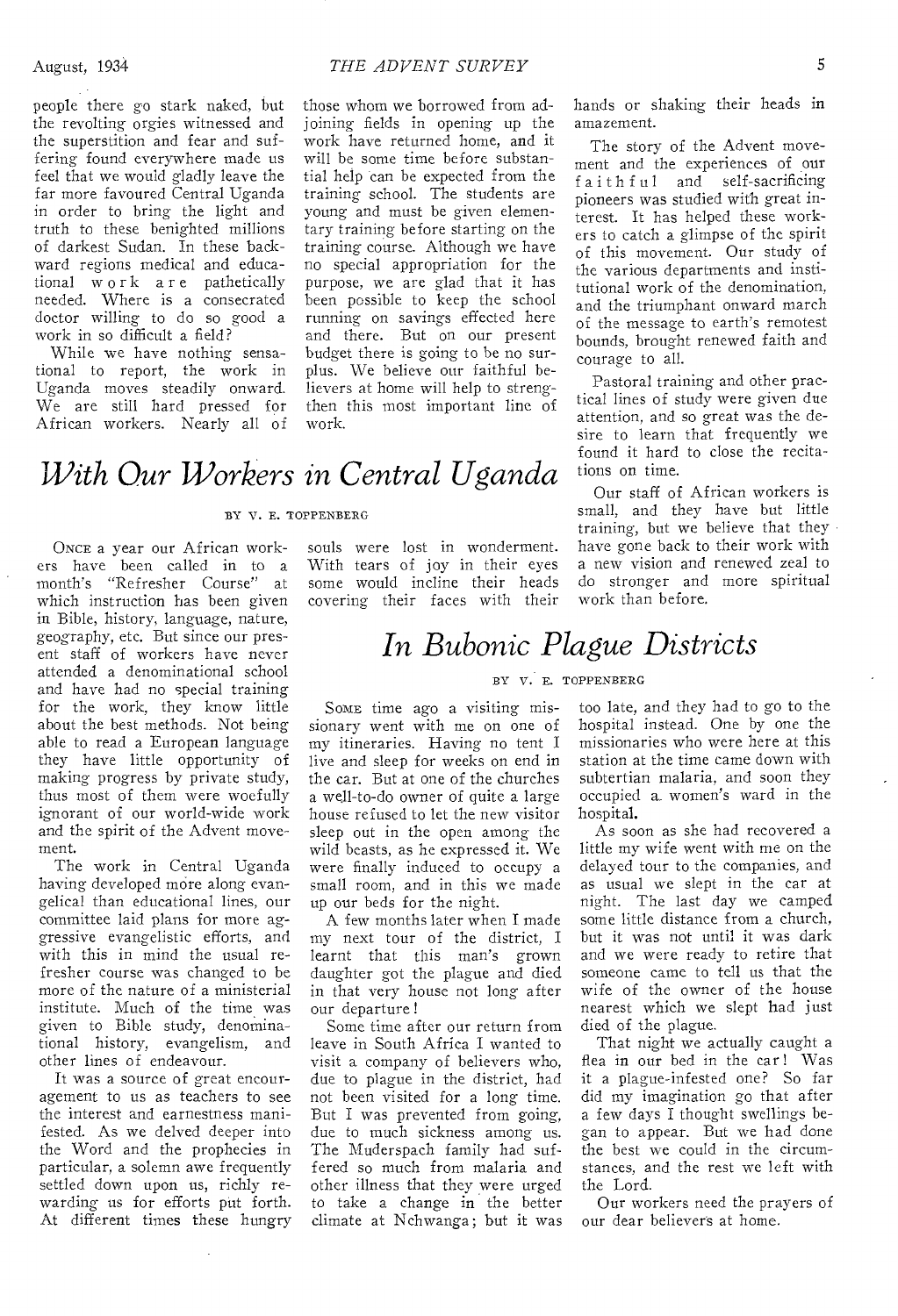### *Public Evangelism in Nigeria*

#### BY M. WHARRIE

"MR ODUNSEI has offered us the use of the sewing-room adjoining his store for lectures on prophecies. It is small, not more than fifteen feet square, but I think I will take it and send out fifty stencilled letters to the chief men of the town, telling them that on Saturday evenings we will conduct Bible studies on current events as foretold in Revelation. We may get ten to twenty men who understand English and are sufficiently interested in the Bible to come. But Ibadan is one of Satan's strong citadels and we cannot hope for big results. The people are so indifferent."

Thus spoke Brother W. T. B. Hyde in the Union office as he asked for a stencil and prepared to get the circulars ready.

On Saturday night, April 14th, we arrived at the room half an hour before the time stated in the letters of invitation and were greeted by a small group of Africans who were sitting around. They said one to the other, "Here he is !" and "Yes, that is the man." We made plans to hold the meeting in the room, but it was so hot that the suggestion to hold it out of doors in the compound surrounding the store was agreed to.

Only a few minutes had elapsed from the time we entered the room to the time we emerged, but when we came out with the few chairs and forms we had brought from the Mission, the compound was packed with a waiting throng. What was to be done? They could not be driven away and yet the discourse Brother Hyde had prepared for the few "highbrows" would be far above the comprehension of these people, and they would not<br>understand English a n y w a y. understand English Quickly one of the training school boys was pressed into service as an interpreter and before an audience of well over two hundred Africans, Brother Hyde spoke of the love and power of Jesus and of His soon return.

In spite of the fact that the meeting was being held in the main thoroughfare, and motor-cars were passing every few minutes, hooting loudly; with tom-toms throbbing incessantly near by, and nearer still a gramophone blaring out some Western jazz music, the people listened with rapt attention to the words of life.

The meeting closed, and Brother Hyde told the ten to fifteen leading men who had occupied the only seats we had,that now he would explain to them the prophetic words, as he had promised them in his circular letter. They asked that this talk also might be given to them in the open, and so Brother Hyde took a chair and sitting in their midst he explained to them the fifth chapter of Revelation. Did the throng disperse? At least fifty of them remained, standing motionless while the story of the judgment in which we must all have part was told to them from the sacred pages.

Pray for Ibadan with its 387,000 Africans huddled together in one big city. If a few of the leading men accept the truth for these last days it will have a mighty influence on many other lives in this area. We are earnestly seeking for the outpouring of the Holy Spirit.

### *Experiences in South Poland*

#### BY E. KULESA

IT is very interesting to consider the condition of the Sabbathschool work in our conference, especially during recent months. Truly we must say to the glory of God: "The Lord hath done great things for us, whereof we are glad." At the time of the last report our conference numbered 1,310 members. The Sabbathschools, however, have now reached 1,560. The next report will show a decided step in advance. Our dear brethren and sisters have come to recognize that the Sabbath-school is indeed the heart of the church, which brings, maintains, and develops life.

A few weeks ago, while visiting a Sabbath-school at the foot of the Carpathians, I learned that three men had come from the mountains, a distance of about forty kilometres, on foot, and begged the brethren that they would visit and further instruct them in the message. They said also that there were fifteen others already keeping the Sabbath although in that country there had never yet been a worker. A month ago I was visiting another church and as at the beginning of the Sabbath we gathered about the Word of the Lord, there came two men on a sledge from the mountains in those parts in order to attend the Sabbath-school. They had travelled a distance of fifty kilometres and stayed among us three days. Then they had to make their homeward journey on foot because in the meantime the snow had thawed. Further we received a letter from one Sabbath-school member with a request for baptism. The brother was ready to travel a distance of 230 kilometres on foot, and that in the winter months, for the sake of becoming a member of our church. What a hunger for the message of salvation! It is remarkable with what interest the reports from the mission fields are followed. The poor, afflicted people (Zeph. 3 :12) are eager to bring their offerings for the needy mission fields.

We are also very glad that the Lord has made it possible for us to do something for our dear little ones. With great joy and pleasure do our dear brethren and sisters learn that we are now beginning to impart systematic religious instruction to the children. Without doubt this will bring rich blessing to the church, as the future will show.

The mission work abroad is very important to our dear people. No less, however, is the mission work at home. This is a department in which we have done but little in the past. But the Lord gives us in this sphere ever more light, and we are now all convinced that, according to Isaiah fifty-eight, a welfare work must go before the work of Sabbath reform. We have in our larger churches Dorcas groups, where willing members offer their time and labour in order to lessen suffering and need, which already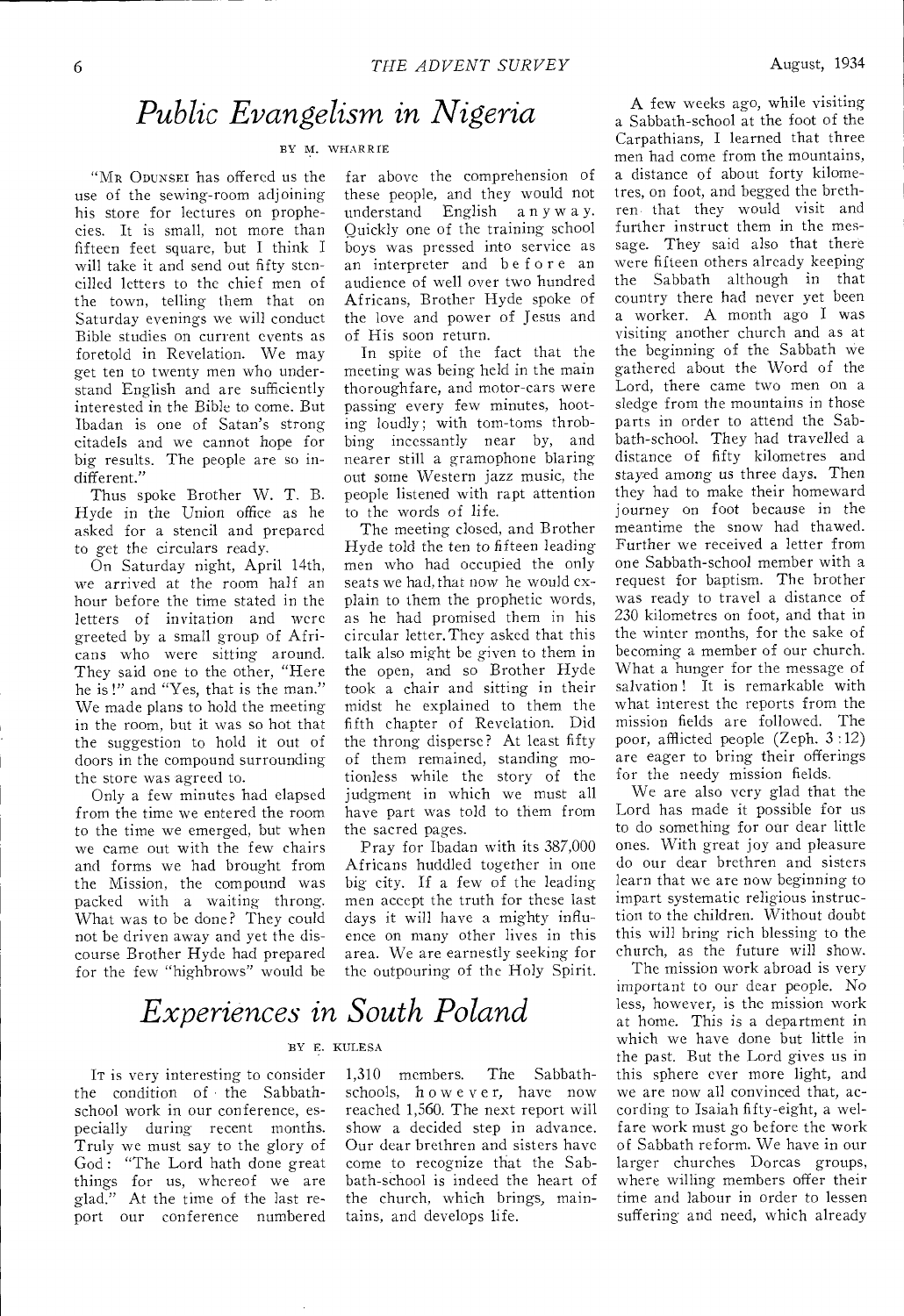here and there have reached a climax. The words of the apostle Paul to the Galatians (6 :9, 10) are our motive : "Let us do good and not grow weary ! In due time the harvest will be given if we do not faint. Now is our great opportunity. Therefore let us do good to all men, most of all to the comrades of the faith."

Nobly have our members in time past done their work for missions. To the glory of God I can say that the Big Week this year became to us a Week of Blessing.

Our dear young people carry their full share in bearing the burdens laid on us. We have twentysix societies organized, with 314 young people. A total of 10,100 Bible studies and missionary visits, also 4,000 pieces of literature distributed, show the spirit of our youth. It is stirring to attend a young people's meeting where eighty-five per cent study the Morning Watch daily. Our goal this year in this conference is to reach 100 per cent.

It makes us strong and courageous that God's children everywhere are rejoicing in the progress of His work, and we believe that every reader of these lines will remember us in prayer.

### *Battling Against Obstacles in North Poland*

#### BY F. DZIK

THIS is the youngest, smallest, and poorest conference in the Polish Union. It was organized on January 1, 1933. Its territory comprises the three north-easterly districts, Bialystok, Nowogrodek, and Vilna, with 83,000 square kilometres and 4,000,000 population. The language of the majority is White Russian, while the remainder are Polish, Lithuanian, German, and Jewish. The soil here is very poor, consisting almost entirely of swamps, forests, and sandy wastes, in consequence of which the poverty of the inhabitants is great, and some 100,000 of them must every year be helped by the government with food supplies, because by January their own are exhausted. Nearly two-thirds of the population are illiterate. Communism and atheism are very actively propagated, especially among the Russians and the Jews; the others, on the contrary, are fan-

| <b>PLACE</b>                                                                                   |                                 | Enrolment      | Building       | Estimated<br>Value of<br>Equipment |                            | Expense of<br>Annual<br>Maintenance |                                  |
|------------------------------------------------------------------------------------------------|---------------------------------|----------------|----------------|------------------------------------|----------------------------|-------------------------------------|----------------------------------|
| <b>British Union</b>                                                                           |                                 |                |                |                                    |                            |                                     |                                  |
| Plymouth, "Fleetwood," North Rd.<br>Stanboro' Park, Watford, Herts.<br>Walthamstow, Grove Road | $\frac{2}{2}$<br>$\overline{2}$ | 37<br>61<br>39 | .<br>.<br>.    | 8                                  | 243.50<br>713.45<br>730.50 | \$                                  | 1,555.36<br>1,713.34<br>1,480.92 |
| East Nordic Union                                                                              |                                 |                |                |                                    |                            |                                     |                                  |
| Stockholm, Tunnelgaten 25, Sweden                                                              |                                 | $4 \t17$       | .              |                                    | 470.43                     |                                     | 1.214.84                         |
| West Nordic Union                                                                              |                                 |                |                |                                    |                            |                                     |                                  |
| · Aarhus, Nr. Alle 30. Denmark                                                                 | 2                               | 28             | .              |                                    | 268.81                     |                                     | 1,129.03                         |
| Esbierg, Finlandsgade 28, Denmark<br>Frederikshavn, Haabets Alle,                              | 1                               | 9              | .              |                                    | 134.41                     |                                     | 403.23                           |
| Denmark                                                                                        | 1                               | 16             |                |                                    | 161.29                     |                                     | 510.75                           |
| Kobenhavn, Suomisvej 5, Denmark                                                                | $\boldsymbol{2}$                | 31             | .              |                                    | 134.40                     |                                     | 940.86                           |
| Närum, "Aftenhvile." Denmark                                                                   | $\bf{2}$                        | 23             | .              |                                    | 141.13                     |                                     | 1,478.49                         |
| Oslo, Kingosgt 1, Norway                                                                       | $\overline{2}$                  | 37             |                |                                    | .                          |                                     | 1,881.72                         |
| Veilefjord, Höjekole, Denmark                                                                  | $\overline{\mathbf{a}}$         | 12             |                |                                    | 322.58                     |                                     | 645.16                           |
| Vestmannaeyjar. Brekastigur.,<br>Iceland                                                       | $\mathbf{z}$                    | 70             | 888.88         |                                    | 111.11                     |                                     | 555.55                           |
|                                                                                                |                                 |                |                |                                    |                            |                                     |                                  |
| Totals 1933                                                                                    |                                 | 25 380         | \$<br>888.88   |                                    | 3.431.61                   |                                     | 13.509.25                        |
| 1932<br>.,                                                                                     |                                 | 25 394         | 8<br>1,400.00  |                                    | 2.405.17                   |                                     | 12,914.25                        |
| 1931<br>ы                                                                                      |                                 | 26 443         | \$<br>1,400.00 |                                    | 2.900.84                   |                                     | 14,896.90                        |
| 1930<br>$^{\bullet}$                                                                           |                                 | 25 417         | \$<br>667.00   |                                    | 2.882.19                   |                                     | 17,105.03                        |
| 1929<br>.,                                                                                     |                                 | 26 434         | 8<br>2.680.96  |                                    | 2,683.50                   |                                     | 17,802.44                        |

Report of Church Schools for the Year 1933

atical in their religion and are hard to reach with the truth.

The work of the message was begun here by a few brethren and sisters who became acquainted with the message during the war in Russia or Germany. From the year 1920, these converts were visited by preachers from Warsaw' and Lodz and their number slowly grew to thirty. The regular work, however, began in the autumn of 1926, when the writer moved to Grodno and from there was able out of the earlier scattered members to establish four new companies. At present we have eight companies and a conference church of isolated, totalling altogether 135 members. The interest everywhere seems good. Many enemies have gradually become friendly and many souls are thirsting after the pure Gospel.

We have six workers, one ordained minister and five young Bible-workers, of whom three have had a brief training in our Union mission school in Silesia, while two have prepared themselves practically in colporteur work and in the publishing house. If the Lord continues to bless us and grant us health to contend with all the inconveniences and obstacles of travel, many souls will see the light of the last message. We work and pray that by God's grace we may in the spring be able to bring home a goodly harvest of souls.

Our experiences in the work are very much like the experiences of our brethren in Africa. Few railways, few good roads, and many of the lanes are badly worn and bumpy. These must be traversed either on foot or on a farm wagon. One of our pioneers in these regions, Brother T. Will, has well described this travelling as "Spanish massage" after which a man can count every bone and muscle, because each aches so distinctly. The population still lives in many parts in African fashion, in low huts, together with their hens, pigs, sheep, calves, and other animals. The women spin flax and wool, weave and sew their clothing and linen; the men on their part plait shoes out of tree-bark, or make them from pigskin which they tan themselves. In the latter case a piece is taken, holes are cut round